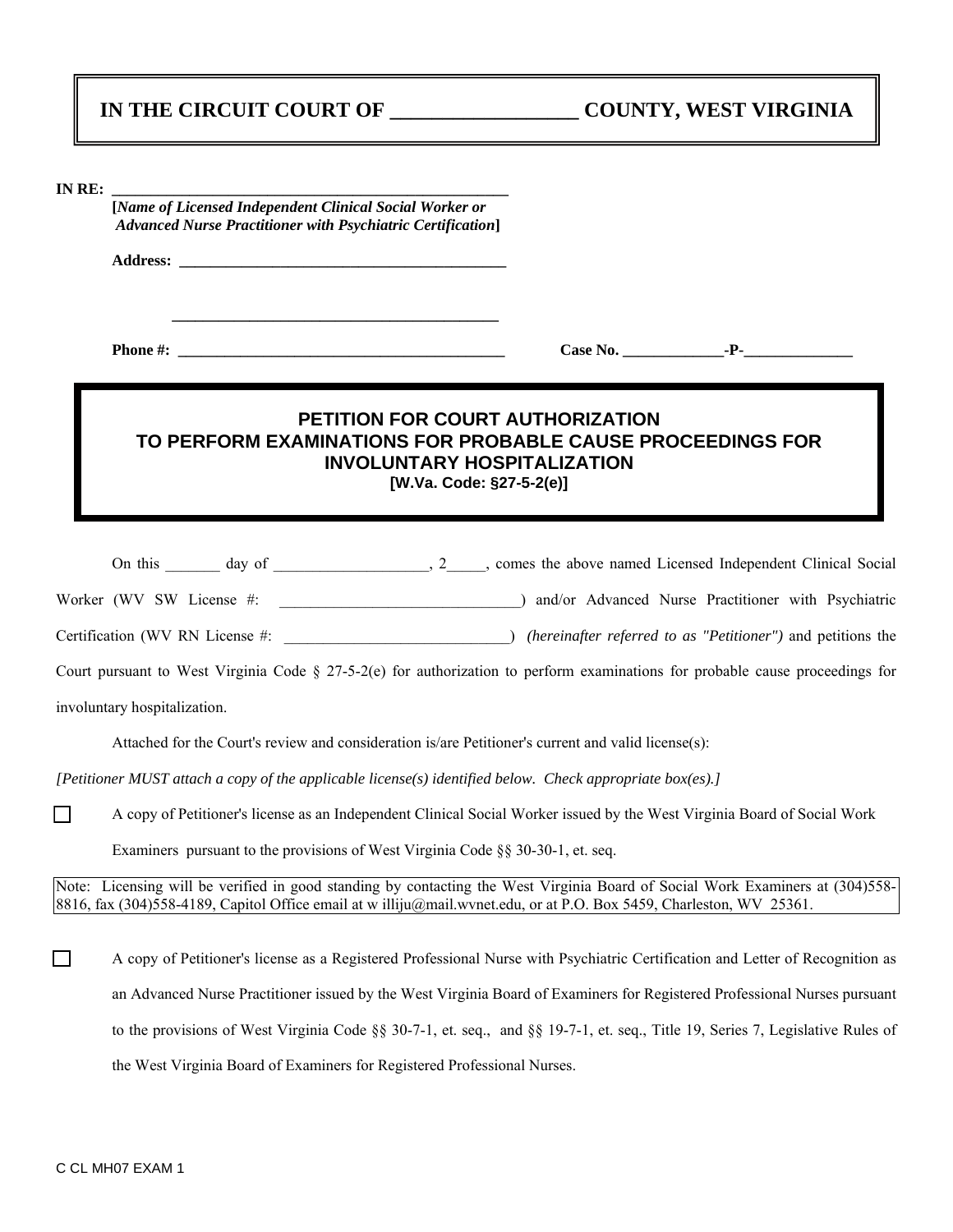| [Initial all applicable certifications below and provide information requested.]                                                                                                                                                      |                                                                                   |                                                                                                                                                                                                                                                                |
|---------------------------------------------------------------------------------------------------------------------------------------------------------------------------------------------------------------------------------------|-----------------------------------------------------------------------------------|----------------------------------------------------------------------------------------------------------------------------------------------------------------------------------------------------------------------------------------------------------------|
| Adult Psychiatric and Mental Health Nurse Practitioner                                                                                                                                                                                |                                                                                   |                                                                                                                                                                                                                                                                |
|                                                                                                                                                                                                                                       | Certification #: _____________________; Expiration Date: _______________________  |                                                                                                                                                                                                                                                                |
|                                                                                                                                                                                                                                       | Clinical Specialist in Adult Psychiatric and Mental Health Nursing                |                                                                                                                                                                                                                                                                |
|                                                                                                                                                                                                                                       | Certification #: ______________________; Expiration Date: ______________________  |                                                                                                                                                                                                                                                                |
|                                                                                                                                                                                                                                       | Clinical Specialist in Child and Adolescent Psychiatric and Mental Health Nursing |                                                                                                                                                                                                                                                                |
|                                                                                                                                                                                                                                       | Certification #: _____________________; Expiration Date: _______________________  |                                                                                                                                                                                                                                                                |
|                                                                                                                                                                                                                                       | Other Psychiatric Certification: [insert name of certification]                   |                                                                                                                                                                                                                                                                |
|                                                                                                                                                                                                                                       |                                                                                   |                                                                                                                                                                                                                                                                |
|                                                                                                                                                                                                                                       | Certification #: ______________________; Expiration Date: ______________________  |                                                                                                                                                                                                                                                                |
| Registered Professional Nurses at (304)558-3596, fax (304)558-3666, or at 101 Dee Drive, Charleston, WV 25311.<br>complete the requested information. At least one MUST be completed.]<br>Masters Degree in Nursing was obtained from |                                                                                   | Note: Nursing License and Certifications will be verified in good standing by contacting West Virginia Board of Examiners for<br>Petitioner also includes for the Court's consideration the following educational information: [Check all applicable boxes and |
|                                                                                                                                                                                                                                       |                                                                                   | [insert name of college/university] [insert name of college/university]                                                                                                                                                                                        |
|                                                                                                                                                                                                                                       |                                                                                   |                                                                                                                                                                                                                                                                |
| Masters Degree in Social Work was obtained from                                                                                                                                                                                       |                                                                                   |                                                                                                                                                                                                                                                                |
|                                                                                                                                                                                                                                       |                                                                                   | [insert name of college/university]                                                                                                                                                                                                                            |
|                                                                                                                                                                                                                                       |                                                                                   |                                                                                                                                                                                                                                                                |
| Doctorate Degree in Social Work was obtained from                                                                                                                                                                                     |                                                                                   |                                                                                                                                                                                                                                                                |
|                                                                                                                                                                                                                                       |                                                                                   | [insert name of college/university]                                                                                                                                                                                                                            |
|                                                                                                                                                                                                                                       |                                                                                   |                                                                                                                                                                                                                                                                |
|                                                                                                                                                                                                                                       |                                                                                   | Petitioner also includes the following additional information which establishes particularized expertise by Petitioner in the                                                                                                                                  |

 $\_$  , and the state of the state of the state of the state of the state of the state of the state of the state of the state of the state of the state of the state of the state of the state of the state of the state of the

area of MENTAL HEALTH: *[add additional pages as needed]*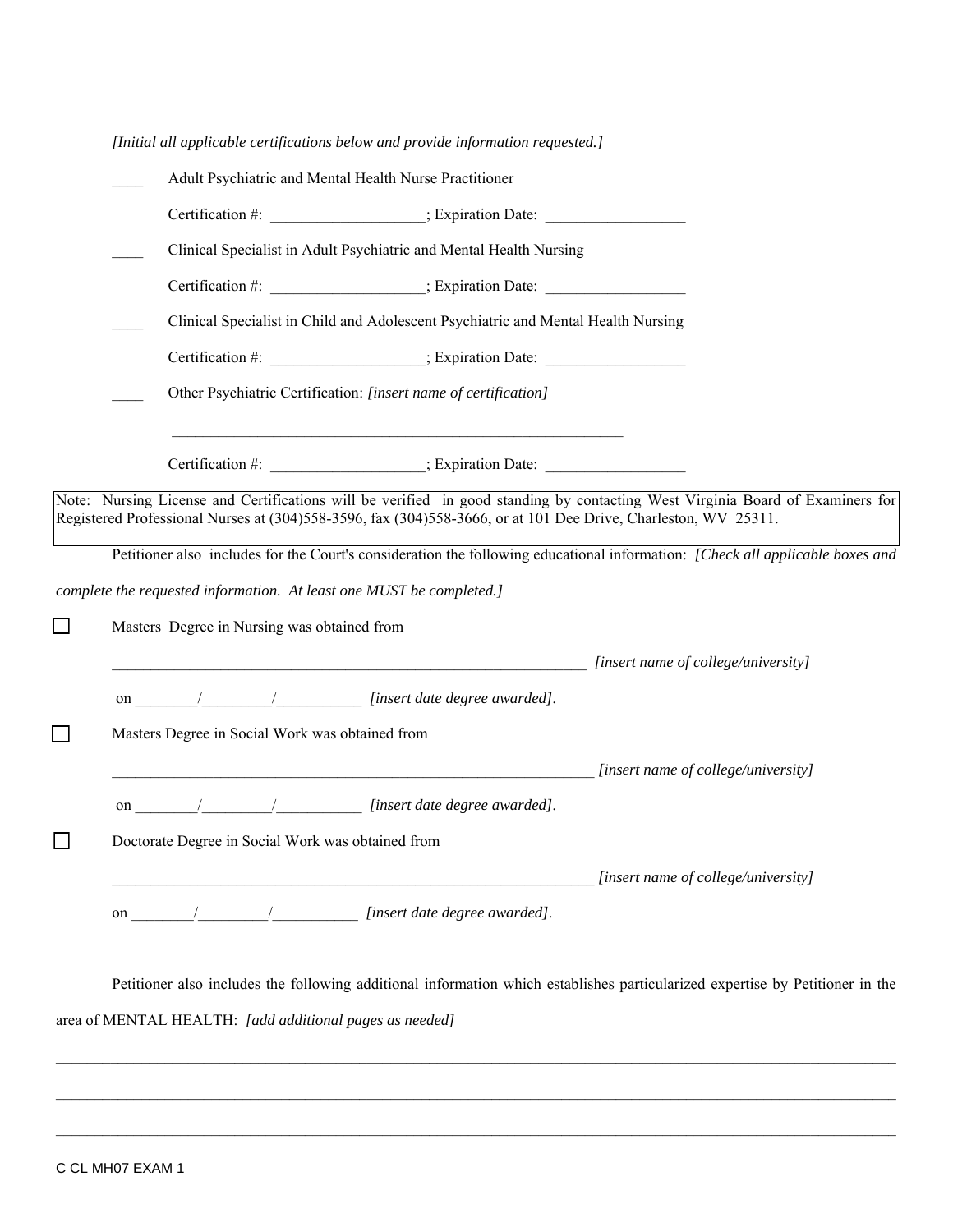Petitioner also includes for the Court's consideration the following evidence of particularized expertise in the area of ADDICTION. Petitioner holds the following addiction certifications from the:

 $\mathcal{L}_\text{max} = \frac{1}{2} \sum_{i=1}^n \mathcal{L}_\text{max} = \frac{1}{2} \sum_{i=1}^n \mathcal{L}_\text{max} = \frac{1}{2} \sum_{i=1}^n \mathcal{L}_\text{max} = \frac{1}{2} \sum_{i=1}^n \mathcal{L}_\text{max} = \frac{1}{2} \sum_{i=1}^n \mathcal{L}_\text{max} = \frac{1}{2} \sum_{i=1}^n \mathcal{L}_\text{max} = \frac{1}{2} \sum_{i=1}^n \mathcal{L}_\text{max} = \frac{1}{2} \sum_{i=$ 

 $\mathcal{L}_\text{max} = \mathcal{L}_\text{max} = \mathcal{L}_\text{max} = \mathcal{L}_\text{max} = \mathcal{L}_\text{max} = \mathcal{L}_\text{max} = \mathcal{L}_\text{max} = \mathcal{L}_\text{max} = \mathcal{L}_\text{max} = \mathcal{L}_\text{max} = \mathcal{L}_\text{max} = \mathcal{L}_\text{max} = \mathcal{L}_\text{max} = \mathcal{L}_\text{max} = \mathcal{L}_\text{max} = \mathcal{L}_\text{max} = \mathcal{L}_\text{max} = \mathcal{L}_\text{max} = \mathcal{$ 

 $\mathcal{L}_\text{max} = \frac{1}{2} \sum_{i=1}^n \mathcal{L}_\text{max} = \frac{1}{2} \sum_{i=1}^n \mathcal{L}_\text{max} = \frac{1}{2} \sum_{i=1}^n \mathcal{L}_\text{max} = \frac{1}{2} \sum_{i=1}^n \mathcal{L}_\text{max} = \frac{1}{2} \sum_{i=1}^n \mathcal{L}_\text{max} = \frac{1}{2} \sum_{i=1}^n \mathcal{L}_\text{max} = \frac{1}{2} \sum_{i=1}^n \mathcal{L}_\text{max} = \frac{1}{2} \sum_{i=$ 

*[Initial all applicable addiction certifications and provide information requested.]* 

| West Virginia Board for Addiction and Prevention Professionals as a:                                                                                                                                                                                                                                           |  |  |  |
|----------------------------------------------------------------------------------------------------------------------------------------------------------------------------------------------------------------------------------------------------------------------------------------------------------------|--|--|--|
| [Check appropriate box(es) and provide information requested.]                                                                                                                                                                                                                                                 |  |  |  |
| CCAC (Certified Clinical Addition Counselor)<br>□                                                                                                                                                                                                                                                              |  |  |  |
| Certification #: _______________________; Expiration Date: _____________________                                                                                                                                                                                                                               |  |  |  |
| CAC (Certified Addictions Counselor)<br>П                                                                                                                                                                                                                                                                      |  |  |  |
| Certification #: _______________________; Expiration Date: _____________________                                                                                                                                                                                                                               |  |  |  |
| CPSII (Certified Prevention Specialist Level II)<br>П                                                                                                                                                                                                                                                          |  |  |  |
| Certification #: _____________________; Expiration Date: _______________________                                                                                                                                                                                                                               |  |  |  |
| ΙI                                                                                                                                                                                                                                                                                                             |  |  |  |
| Certification #: ______________________; Expiration Date: ______________________                                                                                                                                                                                                                               |  |  |  |
|                                                                                                                                                                                                                                                                                                                |  |  |  |
| <u> 1989 - Johann Barn, amerikan berkema dalam berkema dalam berkema dalam berkema dalam berkema dalam berkema da</u>                                                                                                                                                                                          |  |  |  |
| Note: Certifications will be verified in good standing by contacting West Virginia Certification Board for<br>Addiction and Prevention Professionals at (304)746-2942, fax (304)746-2943, or at 122 3 <sup>rd</sup> Ave., S.<br>Charleston, WV 25303.<br><u> 1980 - Andrea Stadt, fransk politik (d. 1980)</u> |  |  |  |
| IC&RC/AODA (The International Certification & Reciprocity Consortium/Alcohol and Other Drug Abuse)                                                                                                                                                                                                             |  |  |  |
| as an [Check appropriate box(es) and provide information requested.]                                                                                                                                                                                                                                           |  |  |  |
| AAODA (Advanced Alcohol and Drug Counselor)                                                                                                                                                                                                                                                                    |  |  |  |
| Certification #: _______________________; Expiration Date: _____________________                                                                                                                                                                                                                               |  |  |  |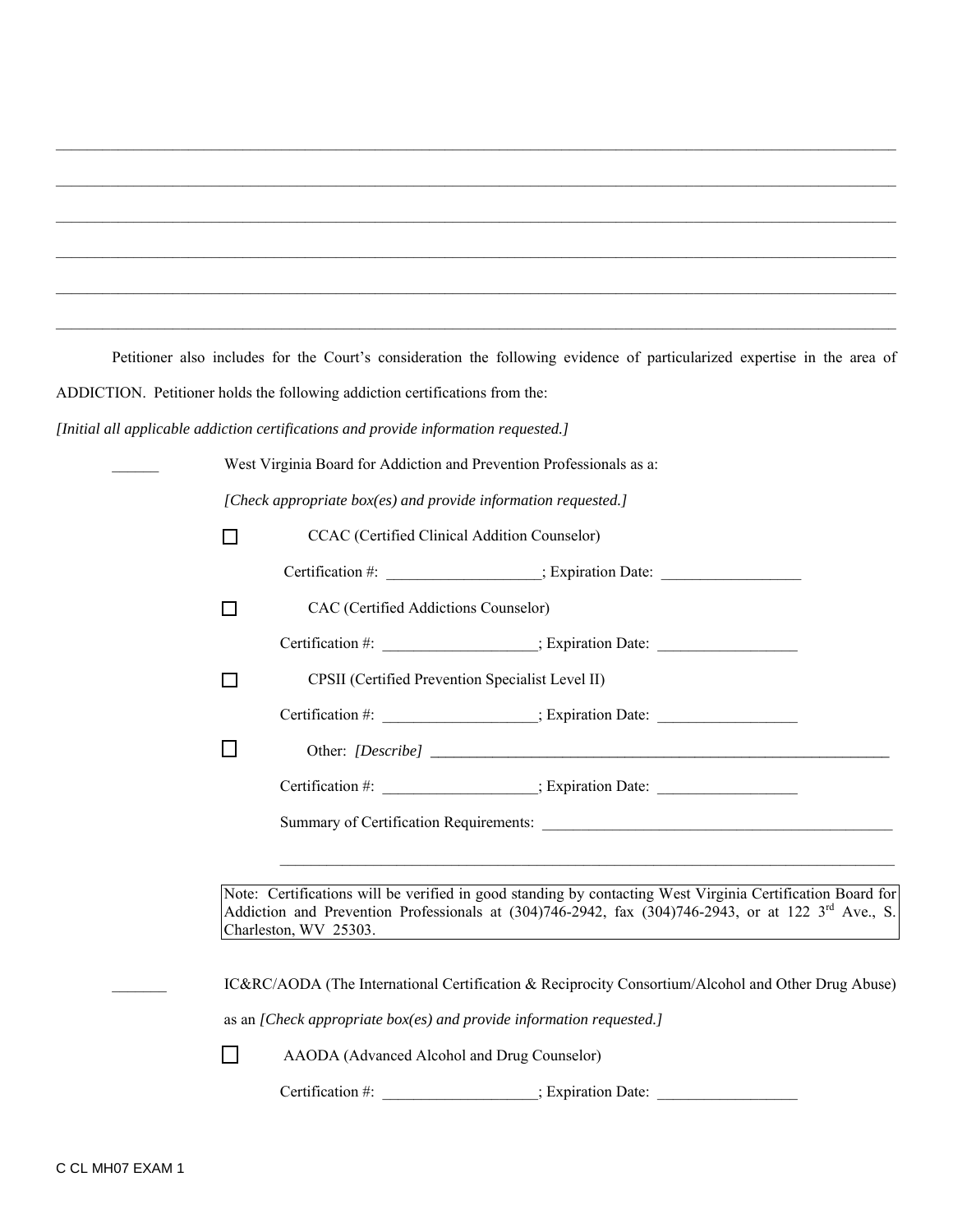|                                    | П      | AODA (Alcohol and Drug Counselor)                                                                                                                                                                                |
|------------------------------------|--------|------------------------------------------------------------------------------------------------------------------------------------------------------------------------------------------------------------------|
|                                    |        | Certification #: _____________________; Expiration Date: ________________________                                                                                                                                |
|                                    |        |                                                                                                                                                                                                                  |
|                                    |        | Certification #: ______________________; Expiration Date: ______________________                                                                                                                                 |
|                                    |        |                                                                                                                                                                                                                  |
|                                    |        | Note: Certifications will be verified in good standing by contacting IC&RC/AODA at (717)540-4457, fax<br>(717)540-4458, or at c/o PCB, 298 S. Progress Ave., Harrisburg, PA 17109.                               |
|                                    |        | NAADAC (National Association of Alcohol and Drug Abuse Counselors) Certification Commission                                                                                                                      |
|                                    |        | Certification as [Check appropriate box(es) and provide requested information.]                                                                                                                                  |
|                                    | □      | NCAC I (National Certified Addiction Counselor, Level I)                                                                                                                                                         |
|                                    |        | Certification #: ______________________; Expiration Date: ______________________                                                                                                                                 |
|                                    |        | NCAC II (National Certified Addiction Counselor, Level II)                                                                                                                                                       |
|                                    |        | Certification #: ______________________; Expiration Date:                                                                                                                                                        |
|                                    | $\Box$ | MAC (Master Addiction Counselor)                                                                                                                                                                                 |
|                                    |        | Certification #: _____________________; Expiration Date: _______________________                                                                                                                                 |
|                                    | $\Box$ |                                                                                                                                                                                                                  |
|                                    |        | Certification #: ______________________; Expiration Date: ______________________                                                                                                                                 |
|                                    |        |                                                                                                                                                                                                                  |
|                                    |        | Note: Certifications will be verified in good standing by contacting NAADAC at (800)548-0497, fax<br>(800) 377-1136, or at 901 N. Washington St., Suite 600, Alexandria, VA 22314.                               |
| Petitioner [check appropriate box] |        | $\Box$ HAS NOT,<br>HAS<br>attended an orientation course or training on mental<br>hygiene/involuntary commitment/proceedings for involuntary custody for examination provided by The West Virginia Supreme Court |

of Appeals, or a similar course/training on West Virginia's law provided by another institution or organization. If Petitioner has attended such a course/training, attached is a copy of the Certificate of Attendance issued by the institution or organization offering

| said course/training. The date of attendance was / The matter of a metal and the said course of the date of attendance was / The matter of the said course of the same of the same of the same of the same of the same of the | , and the number of course/continuing education |  |
|-------------------------------------------------------------------------------------------------------------------------------------------------------------------------------------------------------------------------------|-------------------------------------------------|--|

hours were \_\_\_\_\_\_\_\_\_\_\_\_\_\_\_\_\_\_\_\_\_\_\_\_ .